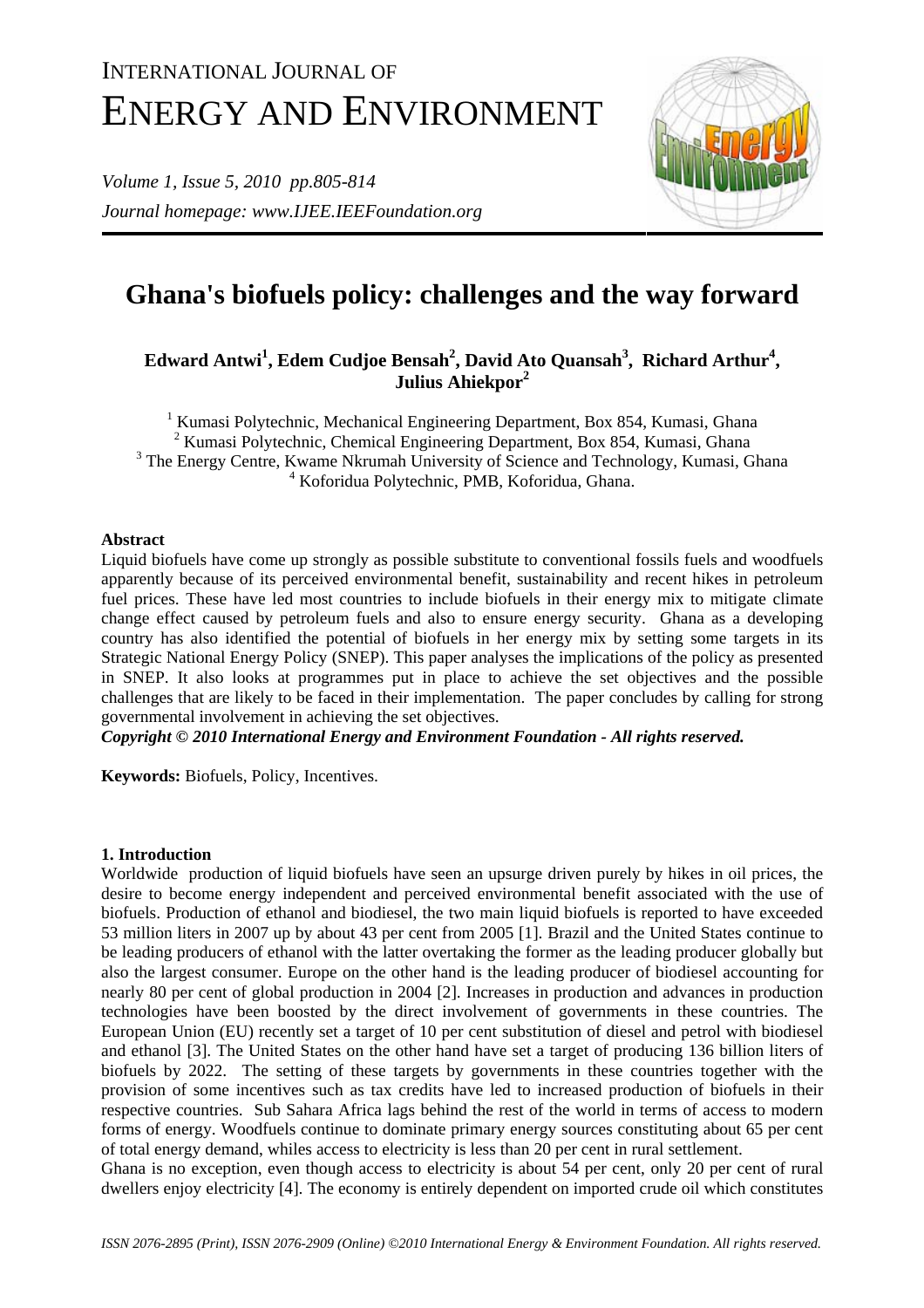about 30 per cent of the total energy demand. Woodfuels in the form of charcoal and firewood constitutes more than 70 per cent of primary energy sources whiles crude oil and hydro takes the remaining less than 30 per cent [5]. Consumption of petroleum products is growing at about 3 per cent per annum; this implies that by 2015 Ghana's petroleum demand will reach about 3 billion liters per annum. As shown in the Table 1 below, due to the price hikes in crude oil, import bills of crude oil have been rising tremendously. In 2007 import bills of petroleum products hit an all time high of \$2 billion. This figure rose to about \$2.3 billion in 2008 primarily due to hike in petroleum on the inhternational market and the strength of the national currency against the dollar. The ever increasing cost of crude oil on the international market is seriously affecting Ghana's balance of payment deficit. According to the Monetary Policy Committee [6], Ghana's balance of payment hit an all time high of \$528.4 million in the first quarter of 2008 as compared to \$335.1 million for the same period in 2007. This is largely due to the crude oil price on the international market which crossed the \$100 per barrel threshold in the early part of 2008.

Table 1. Total cost of oil import in Ghana

| Year | Cost of oil imports (US\$) |
|------|----------------------------|
| 2005 | 1,129,440,000              |
| 2006 | 1,646,160,000              |
| 2007 | 2,095,020,000              |
| 2008 | 2,349,220,000              |

*Sources: Energy Commission, 2006 and Bank of Ghana* 

Ghana's transportation sector is highly dependent on the road sector resulting in high demand for diesel and petrol. Petrol and diesel constitute about 80 per cent of all petroleum products consumed in the country. Demand for diesel is growing at an annual rate of about 5 per cent. Climate change has been attributed to the combustion of petroleum derived fuels especially diesel and petrol which are used extensively as transportation fuels. The effect of climate change is believed to have been the cause of the recent draught which resulted in the energy crises that visited Ghana in 2006-2007. Also the subsequent floods in the northern and westerns regions of Ghana in 2007 have also been attributed to climate change. Ghana even though has struck oil in commercial quantities, production of the oil is yet to begin and the country is presently dependent solely on imported crude oil to meet its demand. In addressing energy security, climate change and balance of payment problems together with other problems such as high unemployment and low mechanized agriculture facing the country, biofuels come in handy as an alterative option for government to pursue which will in some way provide solutions to some of these problems.

#### **2. Energy policy**

The government of Ghana has been pragmatic by coming out with an energy policy, the Strategic National Energy Policy (SNEP). The policy on the development of biofuels followed recommendations made by the Biofuels Committee set up in 2005 [7]. Among their recommendations were;

- 20 per cent of national gasoline consumption replaced with biodiesel by 2015
- 30 per cent of national kerosene consumption replaced with jatropha oil by 2015

• Removal of institutional barriers

SNEP [8] may have considered the recommendations too ambitious and therefore adopted the following target;

• 10 per cent penetration of liquid fuels by renewable and alternative fuel by 2015 expanding to reach 20 per cent by 2020

• To become self-sufficient in petroleum products by 2015 and net exporter by 2020

In order to achieve the target of 10 and 20 per cent substitution of liquid fuels by 2015 and 2030 respectively, a road map was drawn to introduce biofuels onto the market by 2008. B5 (a mixture of 5 per cent biodiesel and 95 per cent diesel) and E10 (a mixture of 10 per cent ethanol and 90 per cent petrol) was expected to be introduced onto the market by the end of 2008. Looking at development so far this target is not likely to be achieved (Reasons for this are discussed below). After the introduction of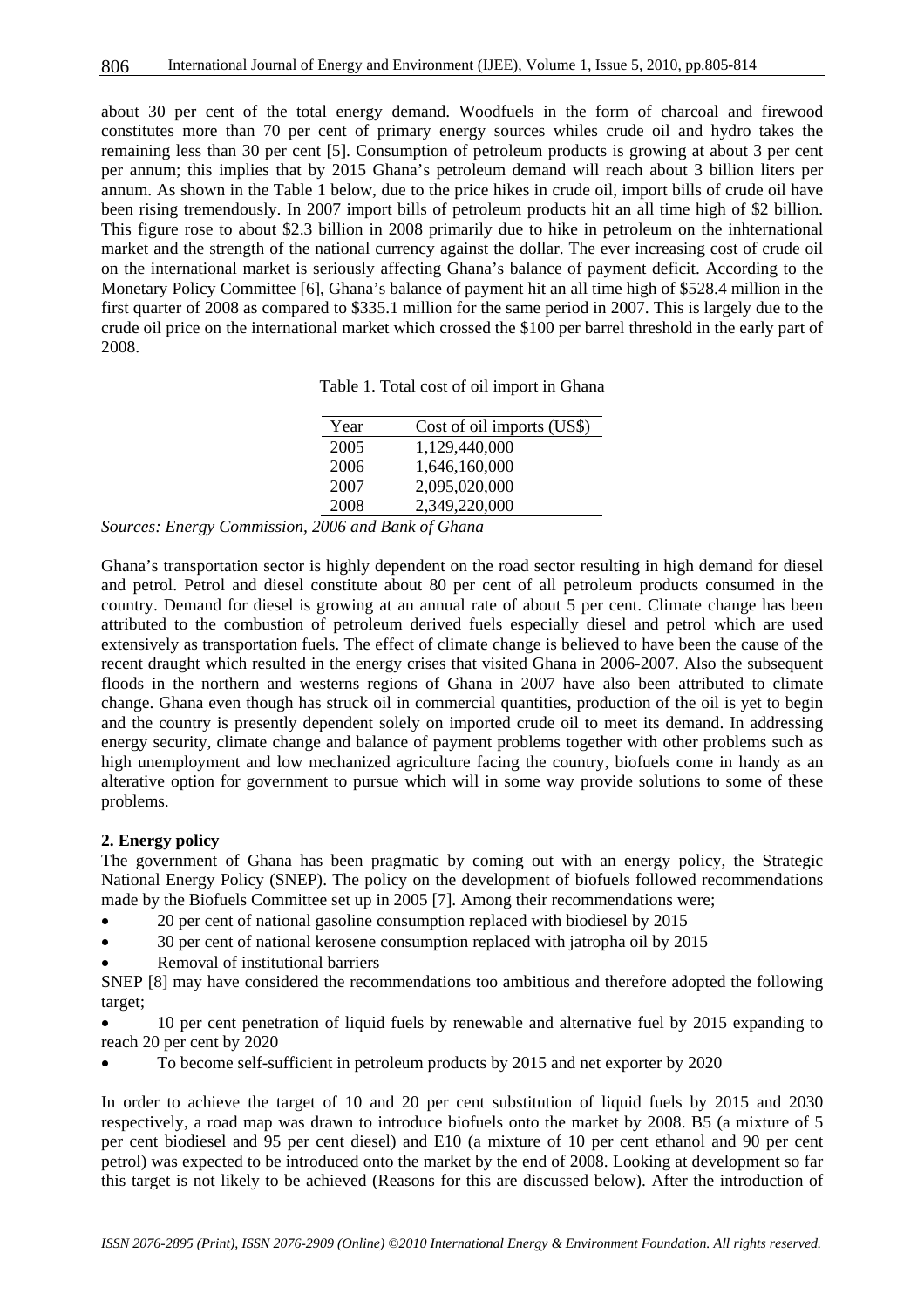B5 and E10 an ultimate blend of B10 and E85 are expected to be on sale by 2020. Even though these targets are laudable there is some ambiguity about them. It is difficult to tell whether the target of 10 and 20 percent penetration by renewable is for transport fuels or the total petroleum fuel consumption. The two scenarios are analysed and presented below.

As shown Figure 1 below in scenario one, assuming 10 per cent penetration of total petroleum products by renewables are achieved by 2015 and 20 per cent by 2020, then the country needs to develop the capacity to produce about 298,646,472 litres and 692,426,224 litres of biofuels respectively. On the other hand in scenario two, if the target is to meet 10 per cent of transport fuels in the form of diesel and gasoil by 2015 and 20 per cent by 2020 then the country requires a production capacity of about 160,002,455 and 336,328,377 litres of biofuels by 2015 and 2020 respectively. In both scenarios the country needs the deployment of sufficient large, medium or small scale production capacities to meet this demand.



Figure 1. Production capacity of biofuels in 2015 and 2020 as a percentage of total petroleum product consumption and also total transport fuel consumption

Furthermore assuming exactly 10 per cent of annual Consumption of diesel and gasoline separately are substituted with biodiesel and ethanol respectively by 2015 then 170 million and 81 million litres of biodiesel and ethanol respectively should be produced in the country. As shown in Figure 2 below, by 2020 Ghana should develop the capacity to produce about 430 million and 170 million litres of biodiesel and ethanol respectively. This will result in 8 and 17 per cent substitution of petroleum fuels with renewables by 2015 and 2020 respectively going by scenario one. Meanwhile the same will result in 12.56 per cent and 25.47 per cent substitution of petroleum fuels with renewables by 2015 and 2020 respectively going by scenario two.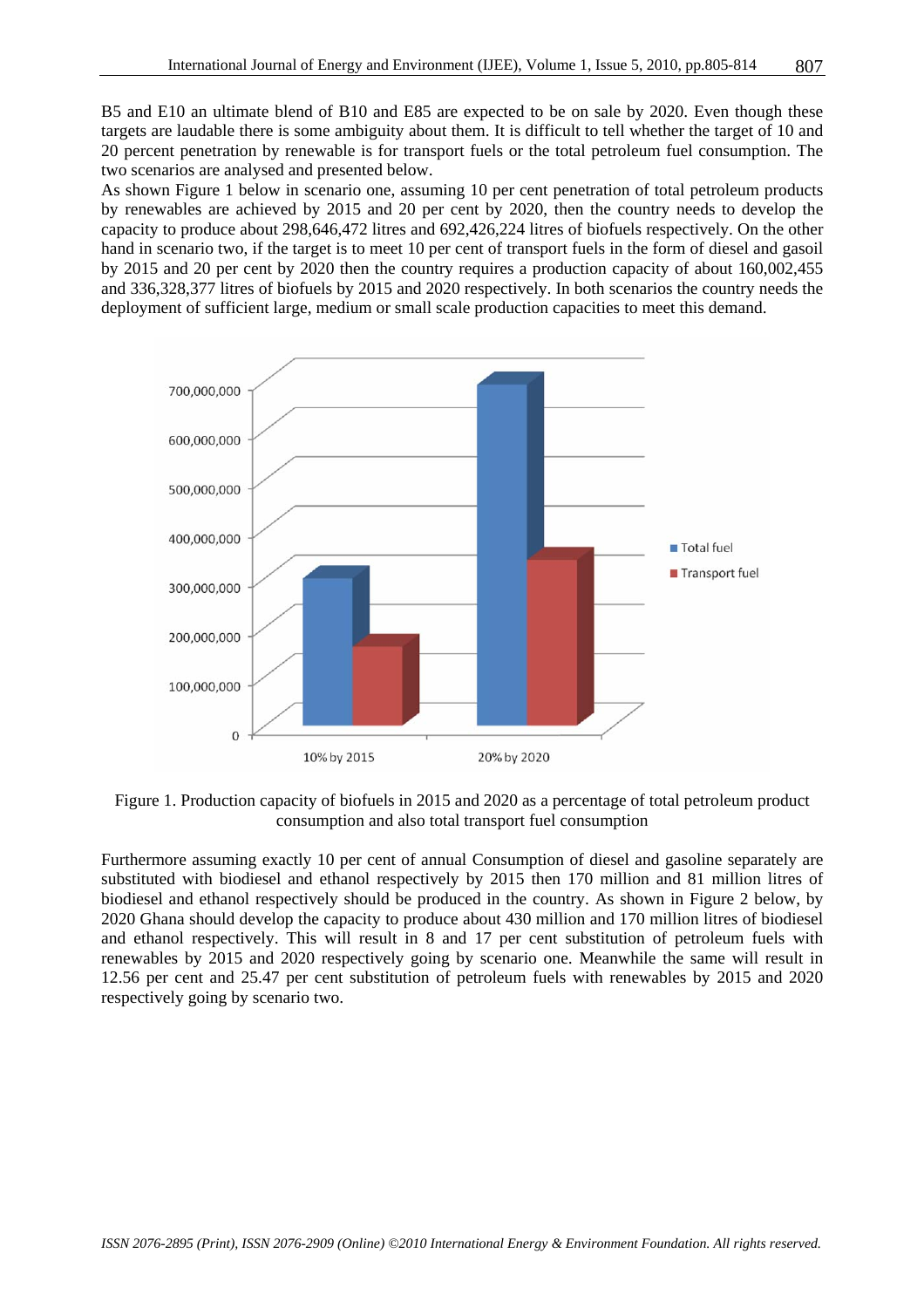

Figure 2. Biodiesel and ethanol demand as a percentage of total transport fuel consumption

#### **3. Policy implications**

Biofuels are generally produced from agricultural products hence the need to have sufficient feedstock to meet the demand. Ghana is blessed with many oil bearing food crops some of which are listed in table 2 below. Until recently cultivation of jatropha was not seen as an economic venture apparently because of the low end use of the oil in Ghana. The same can be said of coconut and palm kernel oils which even though extracted on small and medium scale are not put to large scale industrial use therefore affecting the quantities produced annually. Ghana being fortunate to lie within the  $\pm 10^{\circ}$  north or south of the equator which is classified as a good place for palm fruit cultivation has taken advantage of this and cultivated about 240,000 ha of land with palm fruit under large, medium and small scale farms [9]. Though production levels of palm oil are not too impressive as shown in table 1 below, the country has a huge potential to produce more palm oil for both domestic and industrial use. Currently there is a Presidential Special Initiative (PSI) on palm oil which is expected to have about 300,000 ha of land cultivated with palm fruits. Already about 100,000 ha has been cultivated. Because of the direct involvement of government in the process, rapid success is being achieved. Ghana is a net importer of soybean even though the country produces about 50 MT with a potential to produce about 700,000 T annually [9].

Assuming extraction efficiency of about 50 per cent and 100 per cent conversion of vegetable oils into biodiesel in all cases, seed requirement for soybean was found to be 1, 500, 000 T and 4,000,000 T in 2015 and 2020 respectively. As shown in Figure 3, seed requirement for jatropha, coconut and were found to be not too different. Palm oil and palm kernel oil had the lowest seed requirement to meet the national demand by 2015 and 2020. The other question worth considering is the land area required to produce these feedstock since all the various oil seeds have different yields per hectare. This is a very legitimate concern especially when the same piece of land used to grow food can be converted to grow energy producing crops. Published works on the yield of the various feedstock are very scarce for Ghana. What is available is published data on yields of the feedstock per hectare in other countries. It will be wrong to use these published data for purposes of comparison because it is a well established fact that yield of food crops depend largely on the soil conditions and farm practices employed. Also another factor like the number of time in year that seeds can be harvested in a year can also affect the choice of feedstock together with the availability of land and cultural practices employed.

Presently the country lacks the capacity to produce the large number of seeds required to produce the quantities of biodiesel needed. Presently palm oil production stands at about 800 000 T per annum. Even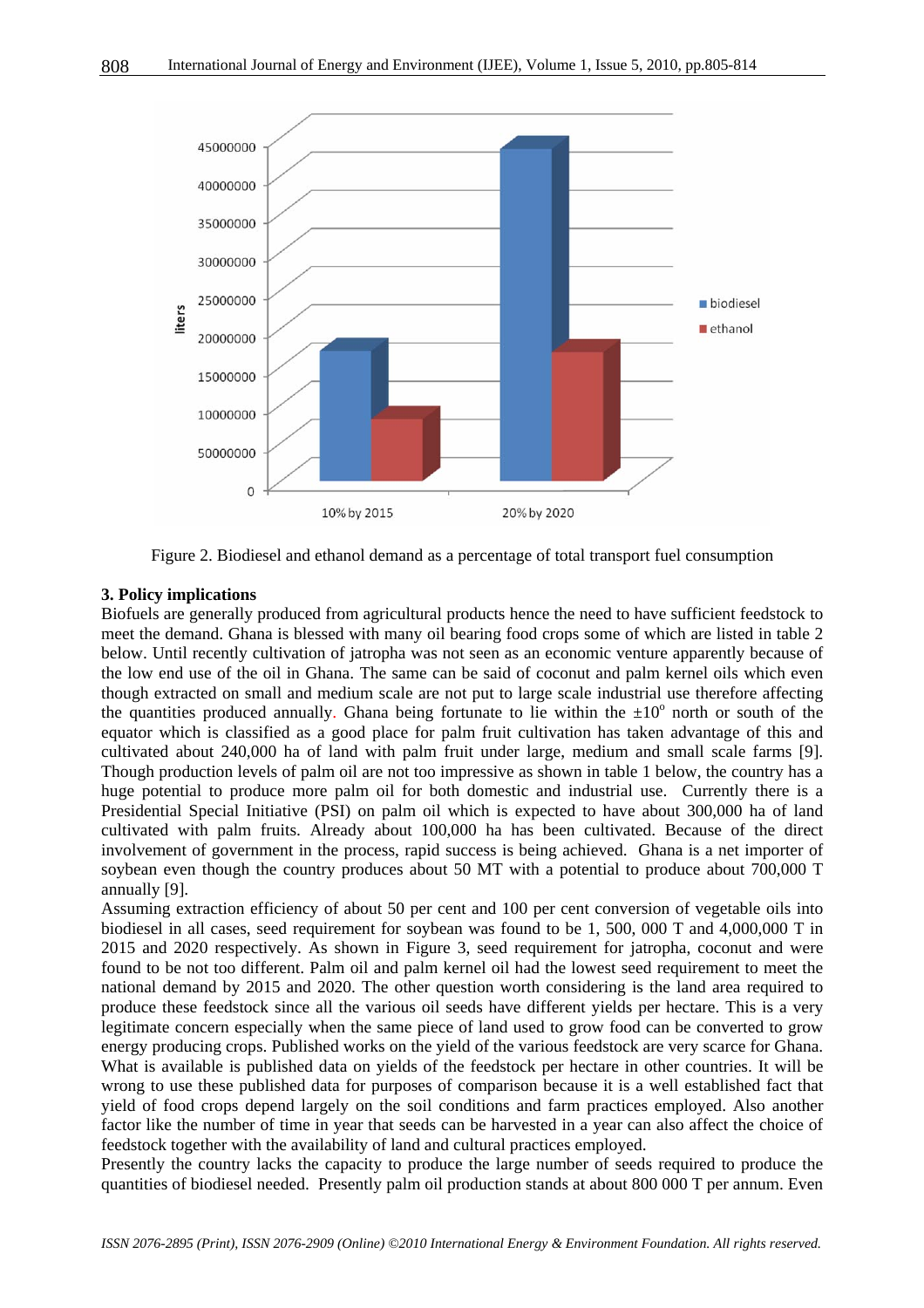though coconut production has remained quite stagnant at about 270 000 T per annum [10]. The same cannot be said of its conversion into vegetable oil in the country. Large scale production of coconut oil is almost nonexistent in the country hence the absence of data on it. The same can be said of palm kernel oil which is left to small scale industries to process. Production of sunflower and soybean is quite low as shown in table 2 below, ruling them completely out at least in the immediate future as a potential source of feedstock for large scale production of biodiesel. However, depending on the focus of government, the two vegetable oils can become potential feedstock later. Data on production of citronella, castor and neem seed oils are practically nonexistent together with used vegetable oils. In the interim, the choice of feedstock may readily fall on palm, jatropha, coconut and palm kernel oils.



Figure 3. Feedstock requirement to meet demand of substituting 10 and 20 per cent of diesel consumed by 2015 and 2020 respectively

| Feedstock for biodiesel | Current production |  |  |
|-------------------------|--------------------|--|--|
| Jatropha oil            | 500 T              |  |  |
| Coconut                 | 270 00 T           |  |  |
| Palm oil                | 800,000 T          |  |  |
| Palm nut                | 1040 MT            |  |  |
| Soybean                 | 50 MT              |  |  |
| Sunflower               | $9,262$ kg         |  |  |
| Used vegetable oil      |                    |  |  |
| Citronella oil          |                    |  |  |
| Castor oil              |                    |  |  |
| Feedstock for ethanol   |                    |  |  |
| Maize                   | 1,100,000 T        |  |  |
| Cassava                 | 900,000 T          |  |  |
| Cane sugar              | 900,000 T          |  |  |
|                         |                    |  |  |

|  | Table 2. Production levels of potential feedstock in Ghana |  |  |  |
|--|------------------------------------------------------------|--|--|--|
|--|------------------------------------------------------------|--|--|--|

*Source: Duku, 2008*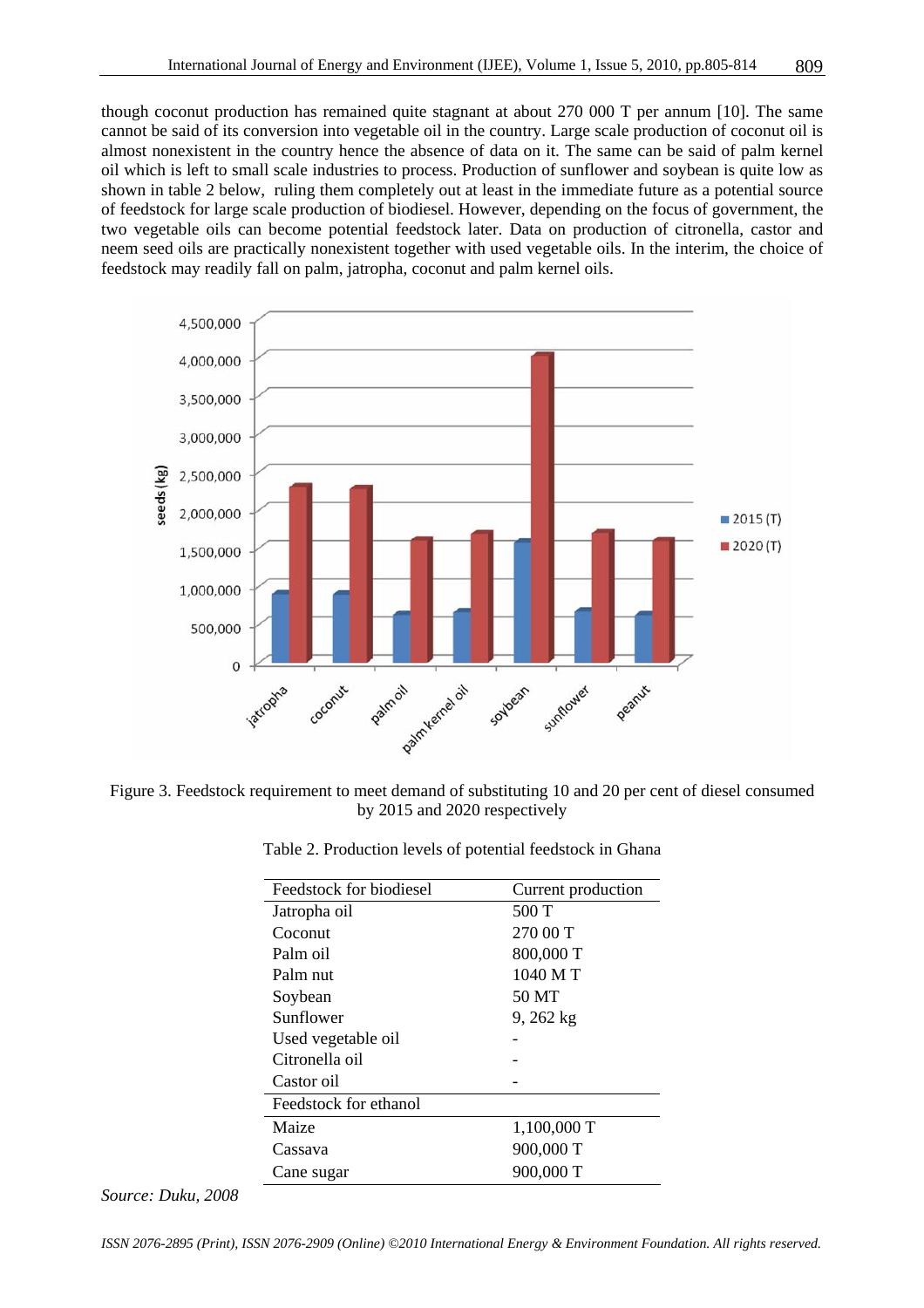On the other hand feedstock demand for the production of ethanol was estimated using a simple technique. Three of the major feedstock for the production of ethanol are readily available in the country. Assuming that 70 L of ethanol can be produced from one ton of crushed sugar cane and using the estimated demand for ethanol in 2015 and 2020 above, it was estimated that about 1,157,146 T and 2,408,262 T of crushed sugar cane will be required in 2015 and 2020 respectively. Also assuming that about 25.4 kg of corn can produce about 9.5 L of ethanol, the demand for corn assuming only corn will be used to meet that demand in 2015 and 2020 it was estimated that about 218, 000 T and 453,000 T of corn will be required respectively. These estimates are very conservative because other authors have reported higher alcohol yield from crushed sugar cane in the range of 80 L per ton as well as 13.25 L from 9.5 kg of corn. Estimate for cassava was carried based on the assumption that cassava contains about 32 per cent starch [11]. Also, it was assumed that the hydrolysis of starch to glucose goes to completion whiles the conversion of glucose to ethanol also goes to completion (The theoretical conversion of glucose to ethanol is about 97 per cent.). Based on these assumptions the demand for cassava for producing ethanol in 2015 and 2020 assuming further that only cassava will be used to meet this demand was estimated as 506,281T and 1, 053,614 T respectively.

As can be seen from Figure 4 below, in terms of feedstock requirement, about five times more sugar cane will be required to produce the same quantity of ethanol as compared to corn. However, it is very important to note that corn and cassava are food crops and are actually major staple foods in Ghana. They are used to prepare variety of meals and the country is heavily dependent on it. Though production levels of corn and cassava are quite high, almost all are consumed by humans internally. Therefore if it is intended to be used for ethanol production then the country will have to increase its production levels considerably in order not to create any food shortage or hikes in food prices on the market.



Figure 4. Feedstock requirement to meet demand of substituting 10 and 20 per cent of petrol by 2015 and 2020 respectively

#### **4. Policy response**

Development of feedstock for biodiesel and ethanol production: Two years after the publishing of SNEP no concrete steps have being put in place especially by government to meet the set objectives and targets. As stated earlier, B5 and E5 were expected to be introduced voluntarily onto the market by 2008 however was not done. The basic reason is that the standards and the regulatory mechanisms have not been developed. Industry players at present therefore do not produce to any specific standards. According to [12] 27 ISO and 17 ASTM standards have already been adopted by the Energy Commission (EC). In addition four local standards have been prepared however all these have not been published. Since the

*ISSN 2076-2895 (Print), ISSN 2076-2909 (Online) ©2010 International Energy & Environment Foundation. All rights reserved.*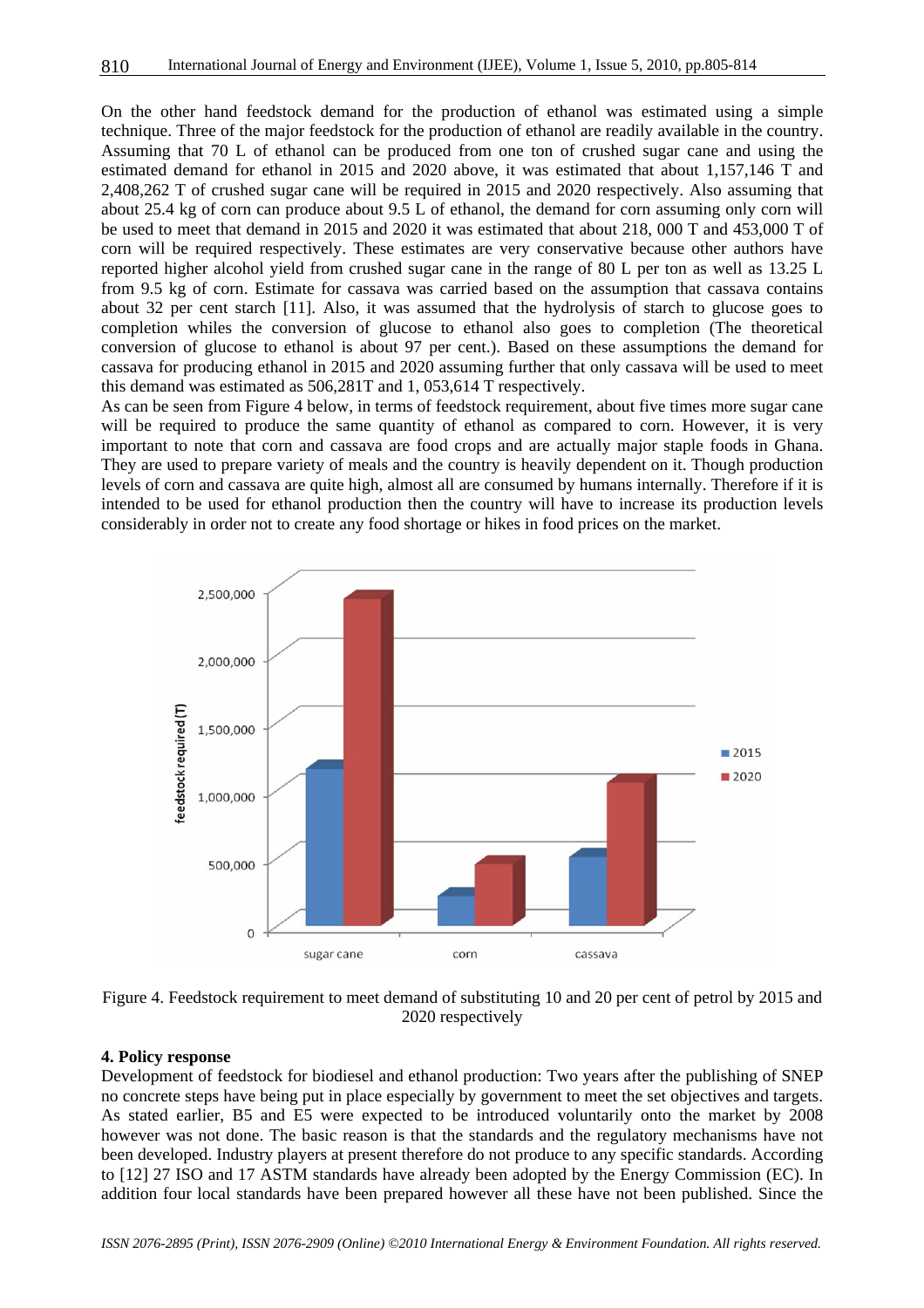standards have not been published it will not be fair to comment on them however it is important that it is pointed out that it is dangerous to adopt foreign standards without any modifications especially for biodiesel. The main reason is that standards are developed for a specific feedstock; for instance, ASTM D6751 was developed using soybean as the feedstock for producing the biodiesel (Also EN 14214 was developed using rapeseed oil as the feedstock for the production of biodiesel). This is significant because vegetable oils differ in most cases significantly in their fatty acid composition. This will make biodiesel produced from different feedstock likely to be different, affecting quality significantly. Zimbabwe is working closely with ASTM International to develop specific standards for biodiesel produced for jatropha feedstock [13]. The Zimbabwean experience is important because as already pointed out Ghana's major potential feedstock may not include soybean at least for now. Any production of biodiesel will most likely come from jatropha oil, palm oil and palm kernel oil which the government is promoting.

#### **5. Challenges and way forward**

Generally renewable energy sources are more expensive to produce than conventional sources. Biofuels are no exceptions. It is more expensive to produce biofuels in general than the production of petroleum derived fuels. To bring parity between the cost of producing biofuels and the cost of producing petroleum derived products some authors have suggested the removal of all subsidies on petroleum derived fuels whiles others have argued for the introduction of subsidies and incentives on biofuel production. Many governments have heeded this call by introducing tax breaks, reduction in excise and import duties and grants to boost the production of biofuels and the prices of biofuel competitive in their respective countries. The United States (US) for instance has outlined key policies intended to boost the production of biofuels. A policy on blended biofuels fuels called 'splash and dash' has been instituted. The policy permits companies to claim tax credit on blended biofuels they produce and even export with even a small percentage of conventional fuel. This policy is intended to offset the difference in production cost of biofuels and conventional petroleum fuels thus making biodiesel cheaper in some cases and more competitive to produce. According to [14], it is estimated that between US\$200 million and US\$300 million is spent annually to sustain this programme.

The Energy Policy Act [15], also spelt out key incentives to boost the production of liquid biofuels to achieve the set target of 1, 000, 000, 000 gallons annual production by 2015. An amount not exceeding of US\$ 100, 000 is to be given as grant to each company to support bio-based product marketing and certification. An additional amount not exceeding US\$ 500, 000 is also to be given as grant to support regional bio-economy development. The Energy Policy Act goes further to propose a US\$ 5, 000, 000 grant for each fiscal year from 2006 - 2010 to support pre-processing and harvesting demonstration to add value to feedstock and reduce the cost of processing at biorefineries. Additionally a grant of US\$ 1,000,000 has been proposed for each fiscal year from 2006-2010 to support education and outreach programmes geared towards promoting the use of biofuels and providing training and technical assistance programmes for feedstock producers.

In total US\$250,000,000 has been set aside to provide incentives for the development of liquid biofuels. As already pointed out, the main purpose of these incentives is to boost the production of biofuels by giving biofuels a competitive edge over conventional petroleum derived products producers.

The European Union (EU) on the other hand encouraged the production and usage of biofuels by allowing individual member countries to institute measures such as tax exemptions, financial assistance to companies, and establishing compulsory rate for oil companies [16]. According to the Council Directive 2003/96/EC (2003), individual countries may grant tax exemption on biofuels so long as it does not constitute overcompensation between the production cost of the biofuels and that of conventional fuels. To this end EU countries like Germany, UK, France, Austria, Spain, Italy, Czech Republic and Portugal among others have instituted some form of subsidies in the form of tax reduction to boost their biofuel production.

It can be seen from table 3 the level of support given by governments of individual EU countries to the development of their biofuel industry.

South Africa which is by far the most developed nation in SSA realising the need for subsidies to enhance the development of the biofuel industry has announced a comprehensive package in its Renewable Energy Strategy to this effect. A Fuel Levy exemption of up to 40% has been granted by the National Treasury for biodiesel. Also the National Treasury has approved a Renewable Energy Subsidy Scheme of 16.7 c/l for bioethanol and 27.3 c/l for biodiesel up to a maximum of R20 million [18].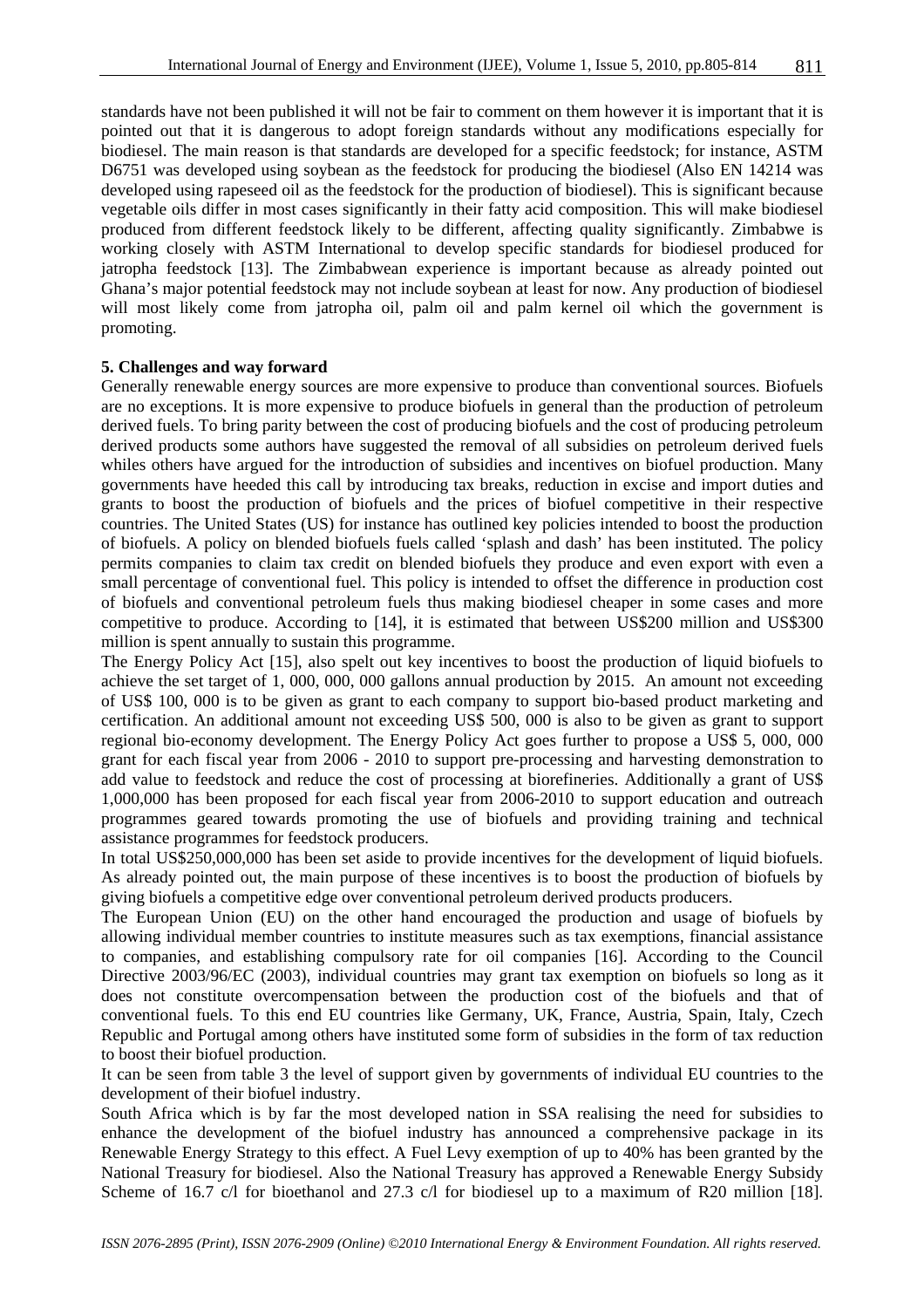Additionally, the National Treasury is considering the imposition of Environmental Tax as a way of enhancing the development of the biofuel industry.

| EU country     | Tax reduction                                                                     |
|----------------|-----------------------------------------------------------------------------------|
| Germany        | \$2.30 per litre of biofuel                                                       |
| <b>UK</b>      | €0.33 per litre of biofuel                                                        |
| France         | €0.33 per litre of biofuel                                                        |
| Spain          | Zero tax                                                                          |
| Czech Republic | \$383 per ton of biofuel                                                          |
| Italy          | \$40 per litre of biofuel                                                         |
| Poland         | 45 cents per each litre of biofuel in blends containing from 2 per cent to 5 per  |
|                | cent biofuels                                                                     |
|                | 54 cents per each litre of biofuel in blends containing from 5 per cent to 10 per |
|                | biofuels                                                                          |
| Austria        | Pure biofuels are exempt from mineral oil tax                                     |
| Estonia        | No excise duty on biofuels used as transport fuel                                 |
|                |                                                                                   |

Table 3. Biofuel incentives in some countries

*Source: Adapted from [17], 2005* 

The government of Nigeria has also recognised the need for subsidies to enhance the development of the biofuel industry. The Renewable Energy Master Plan of the Republic of Nigeria proposes zero import duty tax on Renewable Energy Technologies (RETs) in general. A Renewable Energy Fund (REF) has also been proposed to help provide subsidies and incentives for RETs in general. Source of funding may include 0.1 per cent of money accruing from the export of crude oil [19]. Since officially Nigeria exports about two million barrels of oil per day this fund is likely to accumulate a substantial amount of money for the development of RETs in general.

In spite of the apparent need for the introduction of subsidies and incentives to boost the production of biofuels SNEP fell short of proposing any form of subsidies and or incentives after setting the targets. In order to meet the set target by SNEP it is very obvious that just like many other governments, the government of Ghana must as a matter of urgency consider granting any form of subsidy to prop up the production of biofuels. It is true that the country may not be in the position to march the levels of subsidies granted by rich nations however it also true that if the country means real business then some form of incentives and subsidies must be granted by government no matter the cost. Subsidies in the form of tax reduction and exemptions as well as other forms of incentives like guaranteed loans for potential businesses should be immediately considered.

To start with, all forms of tax on biofuels production equipment should be removed. Farmers in the cultivation of feedstock should enjoy the same incentives enjoyed by cocoa farmers which have seen the production of cocoa nearing 800,000 T from a paltry 400,000 not long ago. Like Nigeria the setting up of a fund this time specifically to support biofuel production may be essential. The fund may be named the Biofuel Development Fund (BDF). This fund can be financed through the imposition of additional tax on refined petroleum products or setting aside one percent of all future revenue accrued from the export of crude oil which the country is likely to produce by 2010 or both. Also new tax regimes should be announced to reward the final users of biofuels in order to encourage its use and acceptance. Depending on the price of crude oil on the international and the production levels as shown in table 4 below, if implemented, the BDF is likely to bag between US\$ 5 million and US\$ 28 million per annum. The South Africa model of considering the imposition of environmental tax on petroleum diesel may be quite useful in this regard and may be replicated in Ghana.

|  |  | Table 4. Projected oil Revenue for Ghana (US\$, millions) |
|--|--|-----------------------------------------------------------|
|  |  |                                                           |

| Production/day | US\$60/bl | <b>US\$80/bl</b> | <b>US\$100/bl</b> |
|----------------|-----------|------------------|-------------------|
| 60,000         | 502       | 607              | 837               |
| 100,000        | 837       | 1.116            | 1,395             |
| 200,000        | .674      | 2.232            | 2.790             |
|                |           |                  |                   |

*Source: Adapted from[20].* 

*ISSN 2076-2895 (Print), ISSN 2076-2909 (Online) ©2010 International Energy & Environment Foundation. All rights reserved.*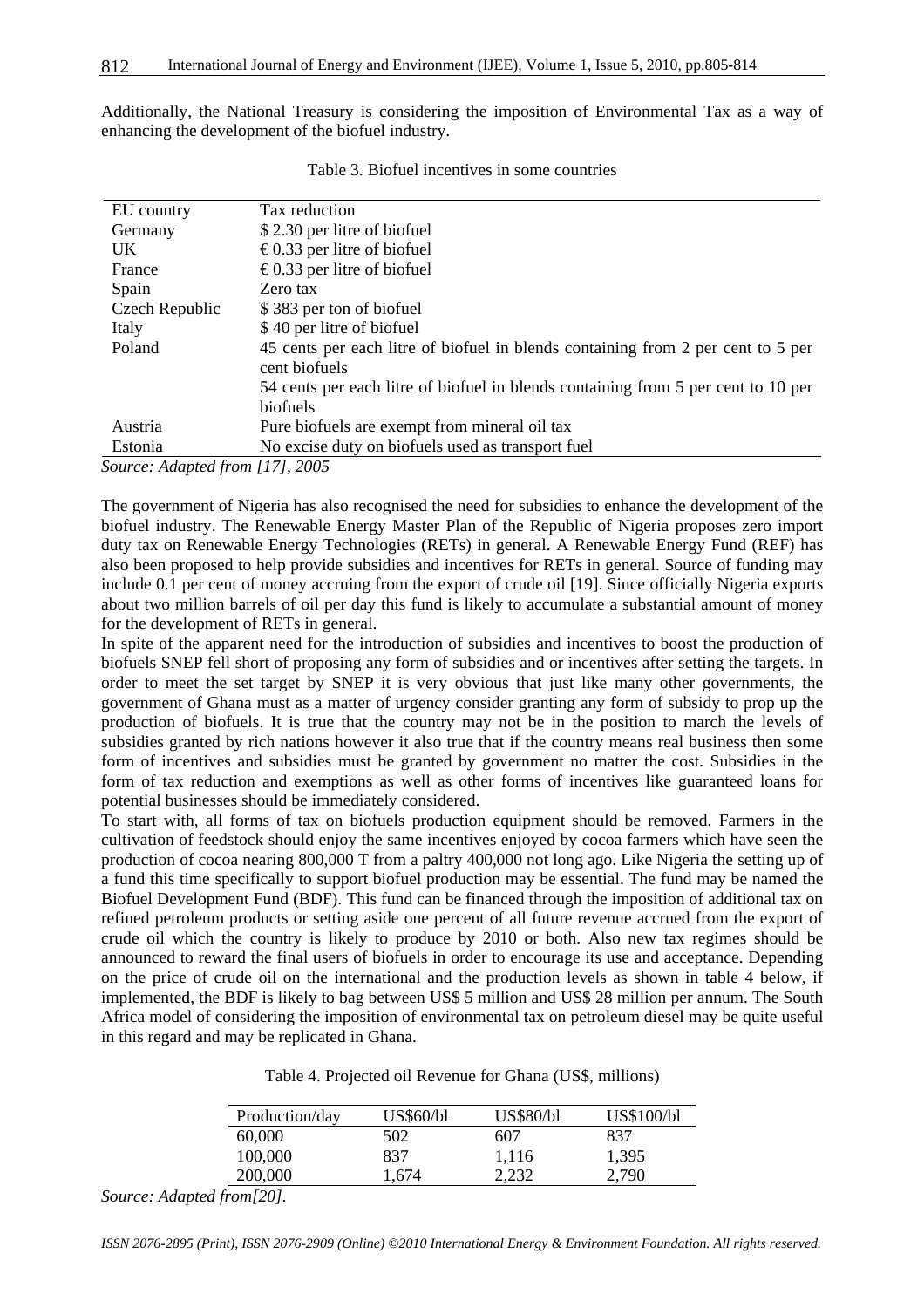#### **6. Conclusion**

Recent hikes in crude oil prices points to the fact that the era of cheap petroleum products is over. Diversification is essential to ensure energy security and also preserve the environment. The publishing of SNEP by the government is very laudable however; the target on biofuels in SNEP needs to be clarified as soon as possible to ensure smooth implementation of the policy.

Feedstock required to meet set target in both scenarios where target is geared towards transportation fuels and total petroleum consumption in the country are quite enormous. Government needs to put in place very pragmatic measures if intended targets are to be met. A comprehensive national programme for feedstock production must be rolled out immediately through governmental agencies and major stakeholders. Proper land zoning should be carried out to avoid conversion of farm lands for food cultivation into the cultivation of energy production crops. In the case of biodiesel production, palm oil and jatropha can be promoted as possible feedstock, however since the quantities of feedstock may increase with time, others like sunflower, soybean can be considered in the long term. On the other hand, sugar cane can be promoted vigorously as possible feedstock as compared to corn or cassava since these are staple foodstuff.

Government as a matter of urgency should introduce incentives and subsidies to boost the cultivation of feedstock and the production of biofuels. To start with, all taxes imposed on imported machinery for both agricultural purposes and manufacturing must be removed with immediate effect. Also, a Biofuel Development Fund must be set up to provide soft loans for the cultivation of feedstock and the production of biofuels.

In effect government must be seen playing a leading role in helping to achieve the set objectives. Leaving the private sector alone will not yield the desired result.

#### **References**

- [1] REN21, Renewables 2007 Global Status Report, REN21 Secretariat, Paris, 2007.
- [2] Schnepf, R., European Union Biofuels Policy and Agriculture: An Overview. CRS Report for Congress, 2006.
- [3] Wetlands International, Biofuels in Africa, An Assessment of Risk and Benefit for Africa Wetlands, Wetlands International, 2008.
- [4] Brew-Hammond, A., Energy: An African Perspective, A lecture Delivered at Yale University, New Haven, Connecticut, 2008.
- [5] Energy Commission, Energy Statistics 2000-2008, 2009.
- [6] Monetary Policy Committee, Press Release, Bank of Ghana, 2008.
- [7] Energy Policy Act of 2005, Public Law 109-58-August 8, 2005
- [8] Energy Commission, Strategic National Energy Plan 2006-2020 and Ghana Energy Policy, Main Version, Energy Commission, 2006.
- [9] Duku, M. H., Status of Biofuels Development in Ghana. ICS-UNIDO-MPOB, Workshop on Biofuels from Palm Oil: Emerging Technologies and their Assessments, Kuala Lumpur, Malaysia, 2007
- [10] Lartey, R. B. and Acquah, F., Development of National Capability for Manufacturing of Activated Carbon from Agricultural Waste, The Ghanaian Engineer, 1999.
- [11] International Starch Institute, Cassava, International Starch Institute, Denmark, 2008.
- [12] Asser, C., Renewable Energy Resource Situation, Biofuel Bridge to the Future and Trend, Workshop on Biofuels; R &D& technologies for Sustainable Development in Africa, Accra, 2007.
- [13] ASTM, From Earth to Engine, Biofuel, Zimbabwe and International Standards, Standardization news. http://www.astm.org/SNEWS/MJ\_2008/chiwozva\_mj08.html, 2008.
- [14] REUTERS, EU wants Quick end to US Biodiesel Incentives, REUTERS, 2008.
- [15] Energy Policy Act of 2005 (2005), Public Law 109-58-August 8, 2005.
- [16] Official Journal of the European Union, Directive 2003/30/EC of the European Parliament and of the Council of 8 May, 2003 on the Promotion of the use of Biofuels or other Renewable fuels for transport, 2003.
- [17] RFA , The Importance of Preserving the Secondary Tariff on Ethanol, Renewable Fuel Association, 2005.
- [18] DME, Draft Biofuel Industrial Strategy of the Republic of South Africa, Department of Minerals and Energy, 2006.
- [19] ECN, Renewable Energy Master Plan, Final Draft Report, Energy Commission of Nigeria, 2005.